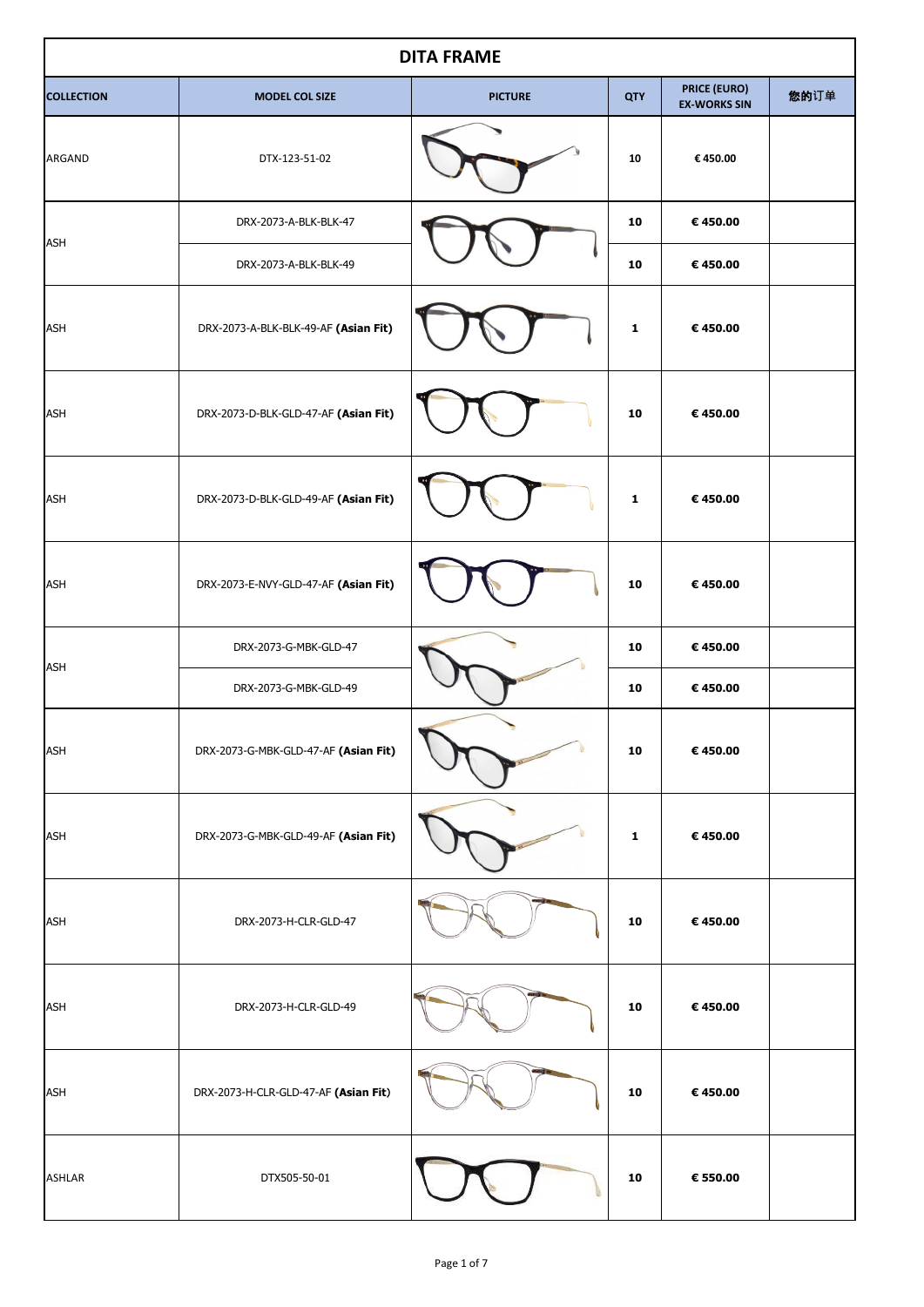| <b>ASHLAR</b> | DTX505-50-01A (Asian Fit)  |   | $\overline{\mathbf{2}}$ | € 550.00          |  |
|---------------|----------------------------|---|-------------------------|-------------------|--|
| <b>ASHLAR</b> | DTX505-50-02               |   | 10                      | € 550.00          |  |
| <b>AVEC</b>   | DTX112-52-01               |   | 10                      | € 525.00          |  |
| <b>ARISE</b>  | DRX-3041-A-BLK-GLD-54      |   | 10                      | € 550.00          |  |
| AUDER (NEW)   | DTX129-55-01AF (Asian Fit) |   | $\mathbf{1}$            | € 525.00          |  |
| AUDER (NEW)   | DTX129-55-02AF (Asian Fit) |   | $\mathbf 1$             | € 525.00          |  |
| ARTCAL (NEW)  | DTX524-53-01               |   | 10                      | € 600.00          |  |
| ARTCAL (NEW)  | DTX524-53-01AF (Asian Fit) |   | 10                      | $\epsilon$ 600.00 |  |
| ARTCAL (NEW)  | DTX524-53-02               |   | 10                      | € 600.00          |  |
| ARTCAL (NEW)  | DTX524-53-02AF (Asian Fit) |   | 10                      | $\epsilon$ 600.00 |  |
| ARTCAL (NEW)  | DTX524-53-03AF (Asian Fit) |   | 10                      | € 600.00          |  |
| LINETO (NEW)  | DTX124-49-02               |   | ${\bf 10}$              | € 625.00          |  |
| LINETO (NEW)  | DTX124-49-03               | R | 10                      | € 625.00          |  |
| CEREBAL (NEW) | DTX523-50-03               |   | $\mathbf 1$             | € 400.00          |  |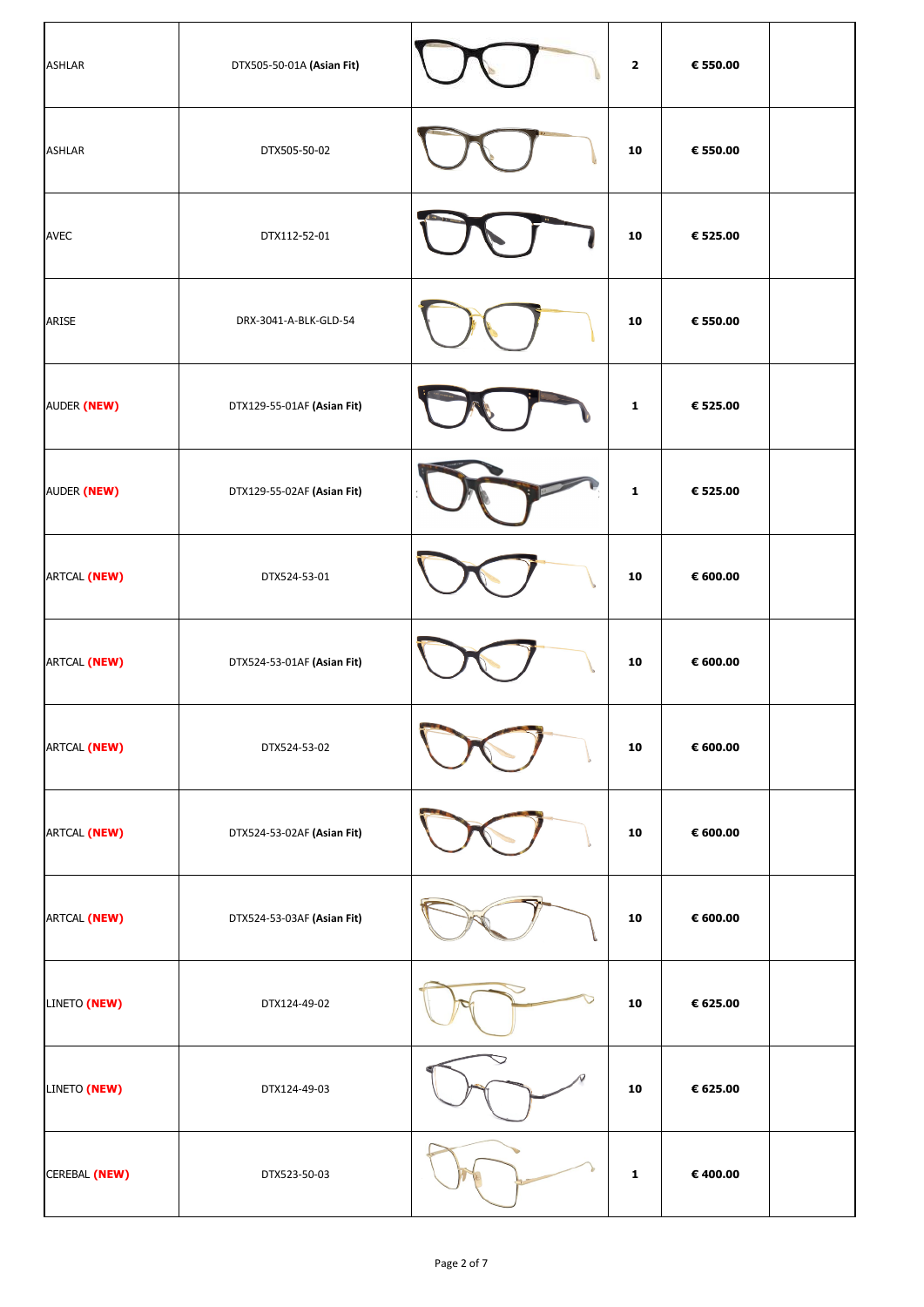| <b>BIRCH</b>        | DRX-2074-A-BLK-GLD-53-AF (Asian Fit) |             | $\mathbf{1}$ | € 450.00 |  |
|---------------------|--------------------------------------|-------------|--------------|----------|--|
| <b>BRIXA</b>        | DTX-109-51-01A                       |             | $\mathbf 1$  | € 775.00 |  |
| <b>BUCKEYE</b>      | DRX-2072-A-BLK-BLK-49-AF (Asian Fit) |             | $\mathbf{2}$ | €450.00  |  |
| <b>BUCKEYE</b>      | DRX-2072-D-BLK-GLD-49-AF (Asian Fit) |             | $\mathbf{1}$ | €450.00  |  |
| <b>BUCKEYE</b>      | DRX-2072-F-BLK-SLV-49-AF (Asian Fit) |             | 3            | € 450.00 |  |
| <b>FICTA</b>        | DTX528-53-01                         |             | 10           | €450.00  |  |
| KOHN (NEW)          | DTX119-47-01AF (Asian Fit)           |             | 10           | € 575.00 |  |
| KOHN (NEW)          | DTX119-47-03AF (Asian Fit)           |             | 10           | € 575.00 |  |
| LINEUS (NEW)        | DTX702-A-01                          |             | 10           | € 525.00 |  |
| LINEUS (NEW)        | DTX702-A-02                          |             | 10           | € 525.00 |  |
| <b>LINDSTRUM</b>    | DTX125-51-04                         |             | 10           | € 750.00 |  |
| <b>MONTHRA</b>      | DTX518-50-03                         | $\mathbf v$ | 10           | € 550.00 |  |
| <b>TORUS</b>        | DTX110-50-01A                        |             | $\mathbf 1$  | € 550.00 |  |
| <b>TELION (NEW)</b> | DTX120-51-01                         |             | 10           | € 500.00 |  |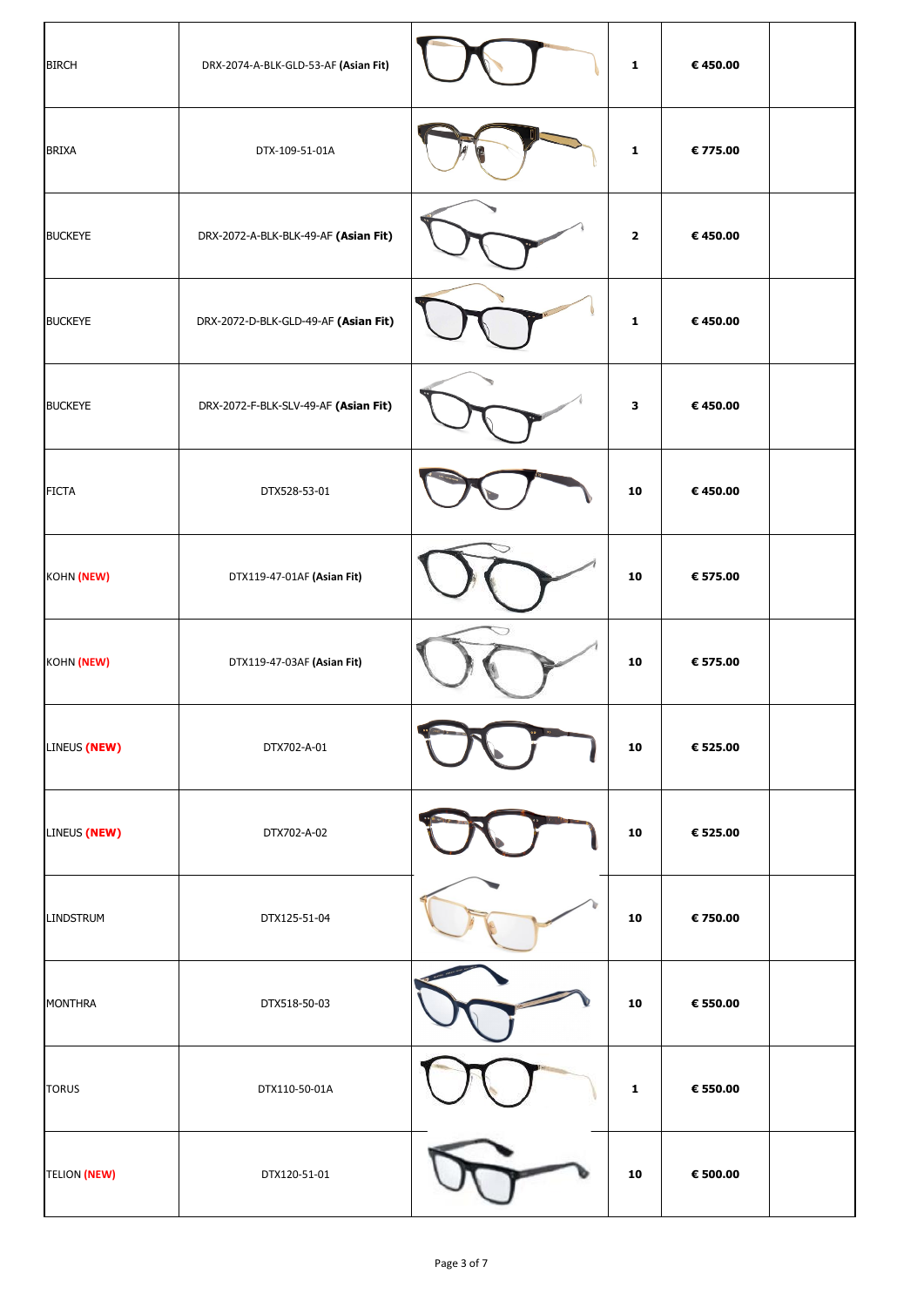| Schema-One       | DTX-106-53-04                        |    | 10           | € 700.00 |  |
|------------------|--------------------------------------|----|--------------|----------|--|
| Schema-One       | DTX-106-55-02                        |    | 10           | € 700.00 |  |
| <b>SHOWGOER</b>  | DTX513-50-02                         |    | 10           | €450.00  |  |
| <b>STAKLO</b>    | DTX130-53-02AF (Asian Fit)           |    | 10           | €450.00  |  |
| <b>STAKLO</b>    | DTX130-53-03AF (Asian Fit)           |    | 10           | €450.00  |  |
| <b>STATESIDE</b> | DRX-2066-B-BLK-PLD-50-AF (Asian Fit) | L. | 10           | € 525.00 |  |
| Statesman (NEW)  | DRX-2011G-55                         |    | $\mathbf{1}$ | € 550.00 |  |
| Statesman (NEW)  | DRX-2011L-55                         |    | $\mathbf{1}$ | € 550.00 |  |
| STATESMAN THREE  | DRX-2064-E-NVY-GLD-55                |    | $\mathbf{3}$ | € 550.00 |  |
| STATESMAN THREE  | DRX-2064-F-BLK-RGD-52                |    | $\mathbf{1}$ | € 550.00 |  |
| STATESMAN THREE  | DRX-2064-F-BLK-RGD-55                |    | $\mathbf{3}$ | € 550.00 |  |
| STATESMAN SIX    | DTX132-52-01                         |    | 10           | € 575.00 |  |
| STATESMAN SIX    | DTX132-52-03                         |    | 10           | € 575.00 |  |
| <b>LSA</b>       | DLX-104-56-01                        |    | 10           | € 400.00 |  |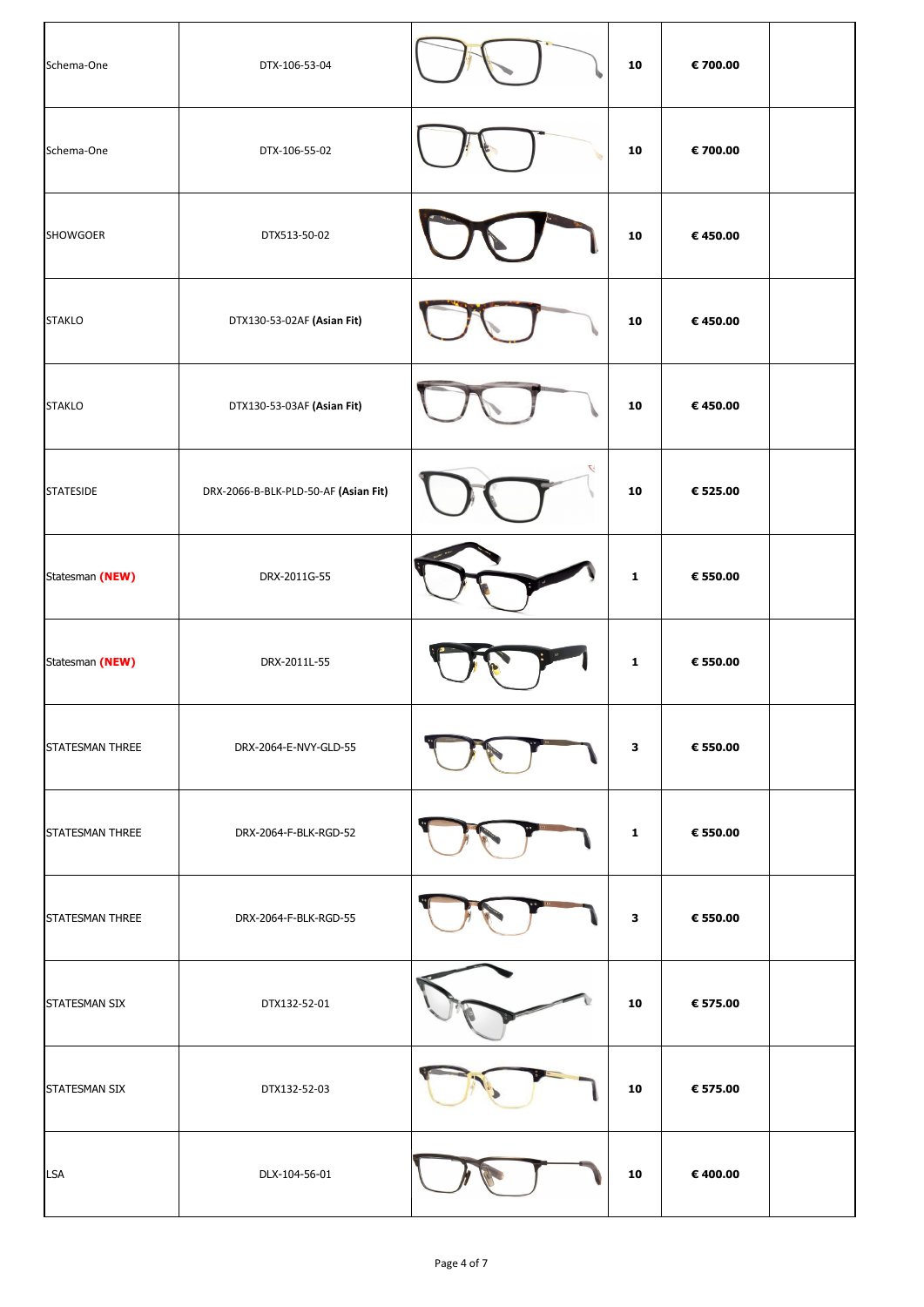| <b>LSA</b> | DLX-104-56-02                |                 | 10 | € 400.00 |  |
|------------|------------------------------|-----------------|----|----------|--|
| <b>LSA</b> | DLX-104-56-03                |                 | 10 | € 400.00 |  |
| <b>LSA</b> | DLX-105-53-01                |                 | 10 | € 325.00 |  |
| <b>LSA</b> | DLX-106-54-01                |                 | 10 | € 325.00 |  |
| <b>LSA</b> | DLX-106-54-02                |                 | 10 | € 325.00 |  |
| <b>LSA</b> | DLX-108-A-01                 |                 | 10 | € 325.00 |  |
| <b>LSA</b> | DLX-108-A-03                 |                 | 10 | € 325.00 |  |
| <b>LSA</b> | DLX-402-50-02                |                 | 10 | € 325.00 |  |
| <b>LSA</b> | DLX-402-50-03                |                 | 10 | € 325.00 |  |
| <b>LSA</b> | DLX-402-50-04                | <b>NO PHOTO</b> | 10 | € 325.00 |  |
| <b>LSA</b> | DLX-402-50-01-AF (Asian Fit) |                 | 10 | € 325.00 |  |
| <b>LSA</b> | DLX-402-50-02-AF (Asian Fit) |                 | 10 | € 325.00 |  |
| <b>LSA</b> | DLX-402-50-03-AF (Asian Fit) |                 | 10 | € 325.00 |  |
| <b>LSA</b> | DLX-402-50-04-AF (Asian Fit) | <b>NO PHOTO</b> | 10 | € 325.00 |  |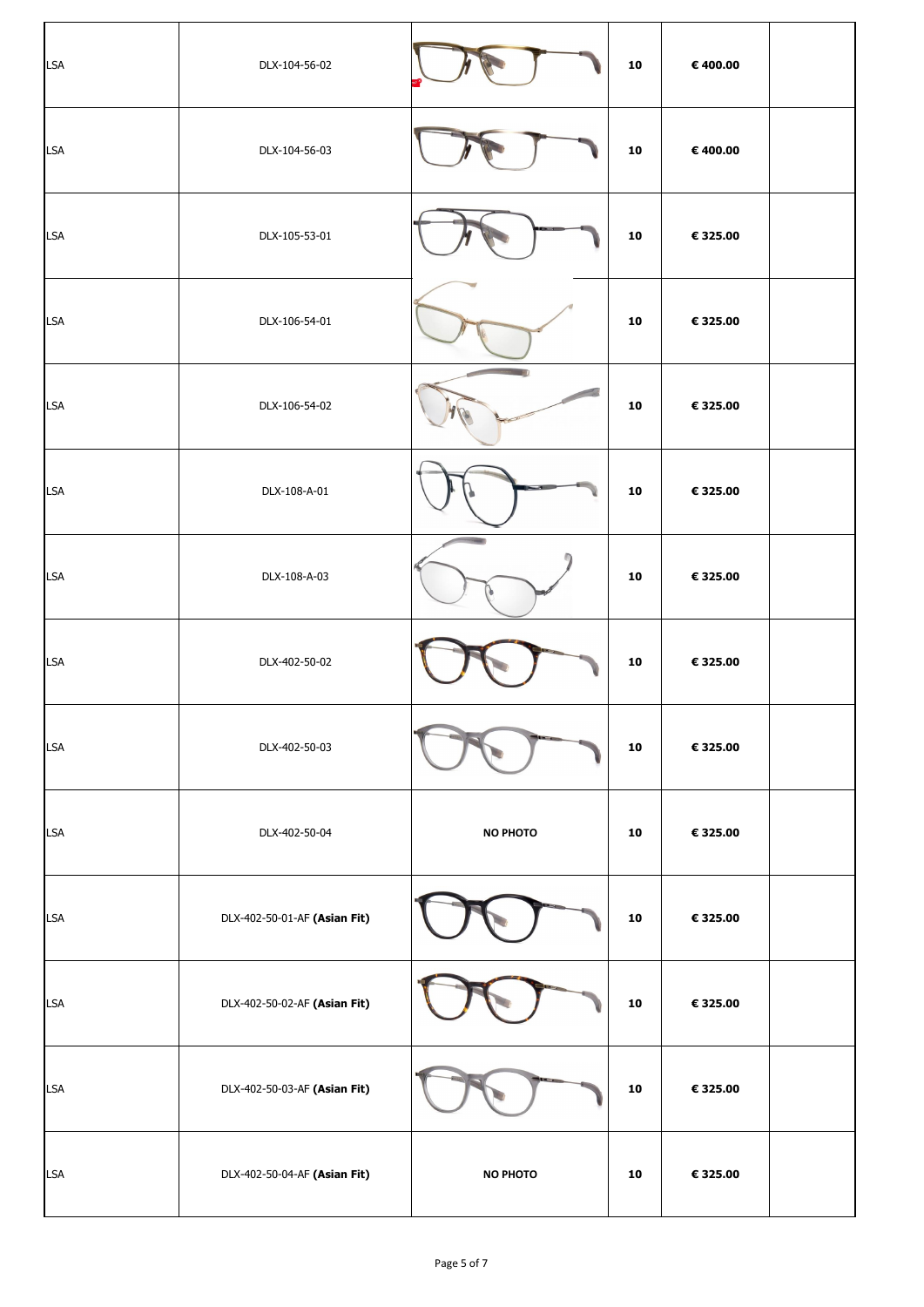| <b>LSA</b> | DLS-402-CLIP ON-52-01        |                 | 10 | € 180.00 |  |
|------------|------------------------------|-----------------|----|----------|--|
| <b>LSA</b> | DLS-402-CLIP ON-52-02        |                 | 10 | € 180.00 |  |
| <b>LSA</b> | DLX-403-53-03                |                 | 10 | € 325.00 |  |
| <b>LSA</b> | DLX-403-53-04                | <b>NO PHOTO</b> | 10 | € 325.00 |  |
| <b>LSA</b> | DLX-403-53-01-AF (Asian Fit) |                 | 10 | € 325.00 |  |
| <b>LSA</b> | DLX-403-53-02-AF (Asian Fit) |                 | 10 | € 325.00 |  |
| <b>LSA</b> | DLS-403-CLIP ON-55-01        |                 | 10 | € 180.00 |  |
| <b>LSA</b> | DLS-403-CLIP ON-55-02        |                 | 10 | € 180.00 |  |
| <b>LSA</b> | DLS-403-CLIP ON-55-03        |                 | 10 | € 156.00 |  |
| <b>LSA</b> | DLX-405-54-01                |                 | 10 | € 325.00 |  |
| <b>LSA</b> | DLX-405-54-01-AF (Asian Fit) |                 | 10 | € 325.00 |  |
| <b>LSA</b> | DLX-405-54-02                |                 | 10 | € 325.00 |  |
| <b>LSA</b> | DLX-405-54-02-AF (Asian Fit) | ns?<br>e        | 10 | € 325.00 |  |
| <b>LSA</b> | DLX-405-54-03                |                 | 10 | € 325.00 |  |